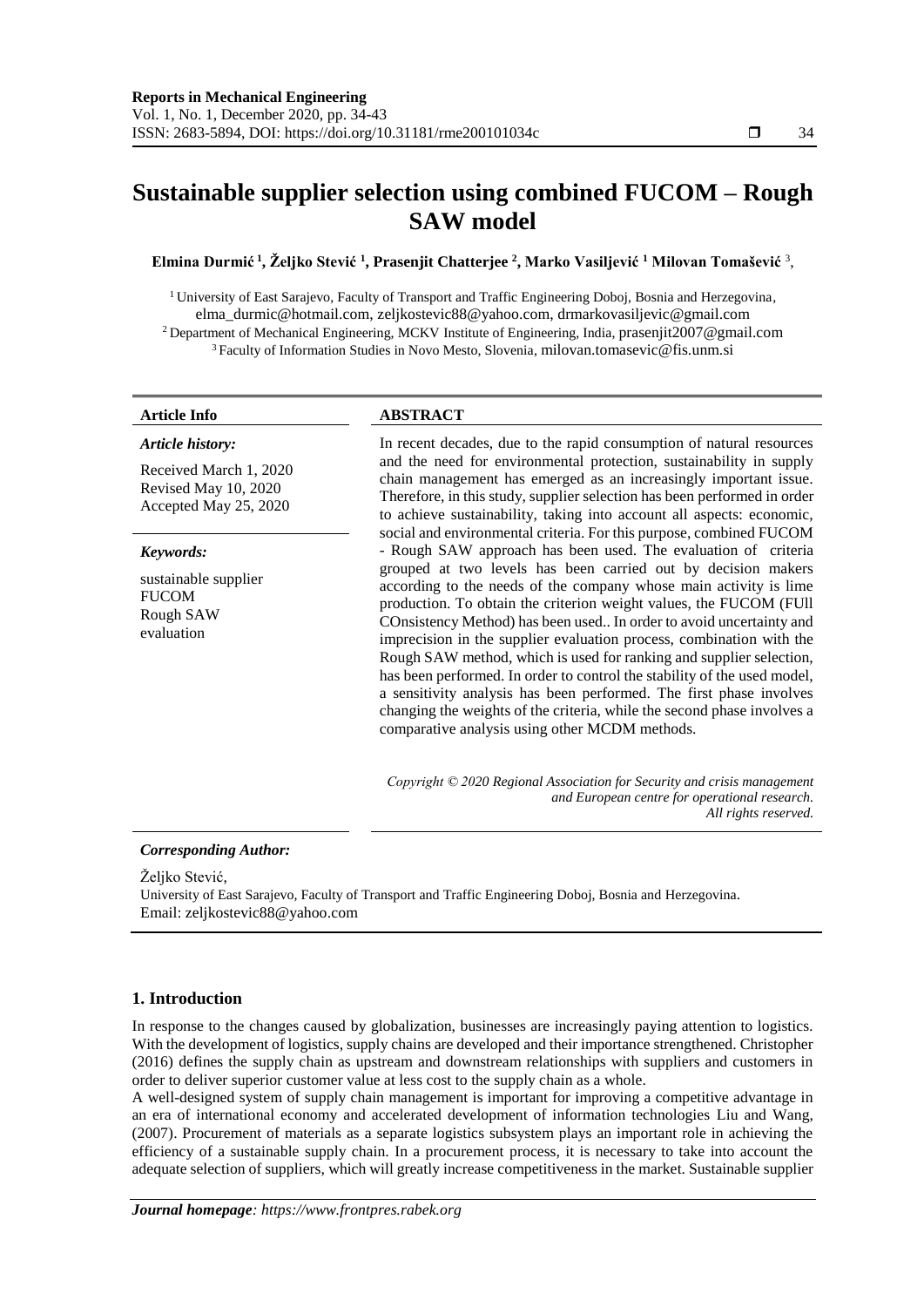selection is an continuous process that requires consideration of a number of criteria needed to reach the decisions on the selection of the most appropriate supplier (Luthra et al. 2017; Stević et al. 2020; 3,8,1]. Supplier evaluation also takes into account tangible and intangible factors, which are not always very clearly defined (Bai and Sarkis, 2019). Suppliers have to meet a number of requirements and be prepared to adapt their business policies to their customers at all times. In order to do this, it is necessary to take into account all three aspects of sustainability: environmental, economic and social. In fact, it is claimed that the long-term profitability and existence of a company is best if it is based on a balance between economic, environmental and social goals (Dao et al. 2011). Accordingly, in this paper, the evaluation of suppliers has been performed, taking into account 21 criteria from the aspect of all sustainability factors.

This study examined the problem of sustainable evaluation of supplier performance and selection in supply chains by presenting an integrated FUCOM – Rough SAW model. The assessment and selection of suppliers has been performed on the basis of an equal number of criteria by all aspects of sustainability.

This paper has several goals. The first refers to the consideration of the theory of multi-criteria problems that are largely dominated by uncertainties and dilemmas. This goal is achieved by applying the Rough SAW method. The second goal is to reduce subjectivity in group decision-making and to allow more precise identification of the preferences of decision-makers. This is achieved by integrating the FUCOM method and the Rough SAW algorithm. The third goal is to optimize the procurement process, i.e. to evaluate and select a sustainable supplier in a lime company. These goals reflect the contribution of this research.

After the introductory part, the paper is written throughout four other sections. The second section presents the proposed model in this study. The FUCOM algorithm is briefly presented, as well as the operations with rough numbers. The Rough SAW method is given at the end of this section. The third section consists of the results with the calculation presented in detail using the proposed integrated model. A sensitivity analysis, which includes changing the weight of the criteria throughout a total of 12 scenarios and applying other methods to compare the proposed model, is performed in the fourth section. Finally, the fifth section is the conclusion and discussion of the results obtained.

#### **2. Methods**

#### **2.1. FUCOM method**

The FUCOM (Bad and Abdulshahed, 2019; Nunić, 2019). method was developed by Pamučar et al. (2019) for determining the weights of criteria. It represents a new method that according to the authors is a better method than AHP (Analytic Hierarchy Process) and BWM (Best Worst Method). The following section presents a procedure for obtaining the weighting coefficients of criteria using FUCOM:

Step 1. The first step is to rank the criteria from a predefined set of evaluation criteria  $C = \{C_1, C_2, ..., C_n\}$ . Ranking is performed according to the significance of the criteria, i.e. from the criterion that we expect to have the highest weighting coefficient towards the criterion of the least significance. Thus, we obtain ranked criteria according to the expected values of the weighting coefficients

$$
C_{j_{(1)}} > C_{j_{(2)}} > \dots > C_{j_{(k)}} \tag{1}
$$

where *k* represents the rank of the observed criterion. If there are estimates that two or more criteria have the same significance, a sign of equality is placed between the criteria instead of ">" in Expression (1).

Step 2. In the second step, a mutual comparison of ranked criteria is made and comparative significance  $(\varphi_{k/(k+1)})$ , = 1,2, ..., *n*, is determined, where *k* represents the ranking of the evaluation criteria. The comparative significance of the evaluation criteria ( $\varphi_{k/(k+1)}$ ) presents the advantage that the criterion of rank has over the criterion of rank  $C_{j_{(k+1)}}$ . Thus, we obtain vectors of the comparative significance of the evaluation criteria

$$
\Phi = (\varphi_{1/2}, \varphi_{2/3}, \dots, \varphi_{k/(k+1)})
$$
\n(2)

Step 3. In the third step, the final values of the weighting coefficients of the evaluation criteria  $(w_1, w_2, ..., w_n)^T$  are calculated. The final values of the weighting coefficients should satisfy two conditions: (1) The ratio of the weighting coefficients is equal to the comparative significance among the observed criteria  $(\varphi_{k/(k+1)})$ , which is defined in Step 2, i.e. that the following condition is fulfilled

$$
\frac{w_k}{w_{k+1}} = \varphi_{k/(k+1)}\tag{3}
$$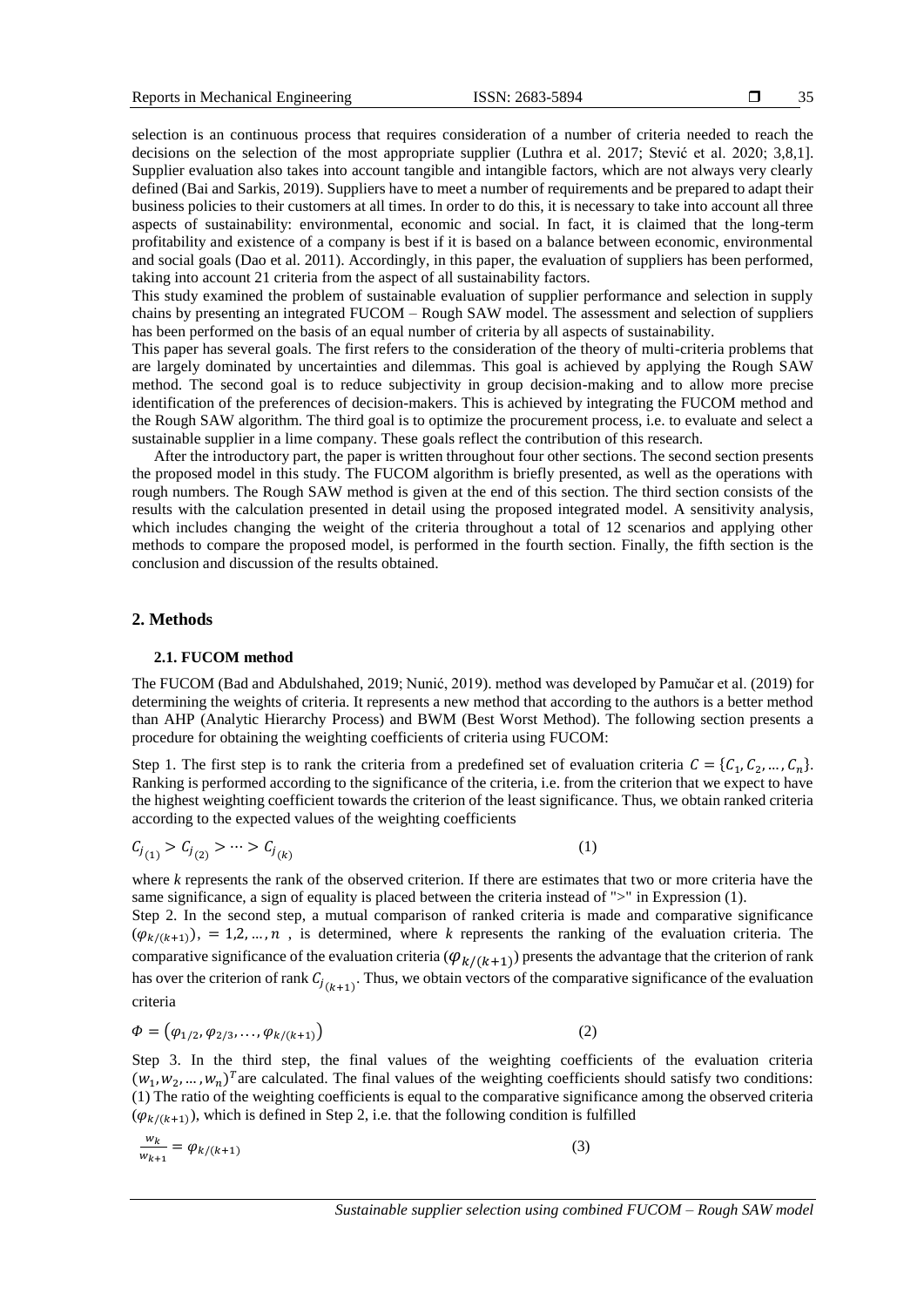(2) In addition to condition (3), the final values of the weighting coefficients should satisfy the condition of mathematical transitivity, i.e. that  $\varphi_{k/(k+1)} \otimes \varphi_{(k+1)/(k+2)} = \varphi_{k/(k+2)}$ . Since  $\varphi_{k/(k+1)} = \frac{w_k}{w_{k+1}}$  and  $W_{k+1}$  $\varphi_{(k+1)/(k+2)} = \frac{w_{k+1}}{w_{k+2}}$  $\frac{w_{k+1}}{w_{k+2}}$ , we obtain that  $\frac{w_k}{w_{k+1}} \otimes \frac{w_{k+1}}{w_{k+2}}$  $\frac{w_{k+1}}{w_{k+2}} = \frac{w_k}{w_{k+2}}$  $\frac{W}{W_{k+2}}$ . Thus, we gain a second condition that should be satisfied by the final values of the weighting coefficients of the evaluation criteria  $w_k$  $\frac{W_K}{W_{k+2}} = \varphi_{\frac{k}{k+1}} \otimes \varphi_{\frac{k+1}{k+2}}$ (4)

Based on the defined settings, we can define a final model for determining the final values of the weighting coefficients of the evaluation criteria

min  $\chi$ 

 $(k)$  $\frac{j(k)}{k} - \varphi_{k/(k+1)} = \chi,$  $(k+1)$  $(k)$  $/(k+1)$   $\sim$   $\mathcal{V}(k+1)/(k+2)$  $(k+2)$ 1 . . *s t* ,  $\sum_{i=1}^{n} w_i = 1$ ,  $w_j \geq 0, \forall j$ *j k*  $\frac{j(k)}{k}$  -  $\varphi_{k/(k+1)} \otimes \varphi_{(k+1)/(k)}$ *j k j j*  $\left|\frac{W_{j(k)}}{W_{j(k+1)}}-\varphi_{k/(k+1)}\right|=\chi, \ \forall j$  $\left|\frac{W_{j(k)}}{W_{j(k+1)}} - \varphi_{k/(k+1)} \otimes \varphi_{(k+1)/(k+2)}\right| = \chi, \; \forall j$  $\sum_{j=1}^{j} w_j = 1, \ \forall j$ + +  $-\varphi_{\kappa(\alpha,\alpha)}|=\gamma, \forall$  $-\varphi_{\omega} \otimes \varphi_{\omega}$   $|\varphi| \geq \chi$ ,  $\forall$  $\sum w_j = 1, \forall$ (5)

#### **2.2. Rough set theory**

In rough set theory, any vague idea can be presented as a pair of exact concepts based on the lower and upper approximation as shown in Figure 1.



*Figure. 1 Basic concept of rough set theory*

Assume that *U* is a universe consisting of all objects, *Y* is an arbitrary object of *U*, *R* is a set of *t* classes (*G1*;*G2*; ...;  $G_l$ ) that include all objects in U, R  $(G_l; G_2; \ldots; G_l)$ . If these classes are determined as  $G_l < G_2 < \ldots < G_l$ , then  $\forall Y \in U, G_q \in R, 1 \le q \le t$  lower approximation  $\left(\frac{Apr(G_q)}{\}$ , upper approximation  $\left(\overline{Apr}(G_q)\right)$  and the boundary region  $\left(Bnd(G_q)\right)$  of class  $G_q$  according to (Zhu et al. 2015) is defined as:

$$
\frac{Apr(G_q) = \bigcup \left\{ Y \in \frac{U}{R(Y)} \le G_q \right\}}{\overline{Apr}(G_q) = \bigcup \left\{ Y \in \frac{U}{R(Y)} \ge G_q \right\}} \tag{6}
$$
\n
$$
Bnd(G_q) = \bigcup \left\{ Y \in \frac{U}{R(Y)} \ne G_q \right\} = \left\{ Y \in \frac{U}{R(Y)} \ge G_q \right\} = \bigcup \left\{ Y \in \frac{U}{R(Y)} \le G_q \right\} \tag{7}
$$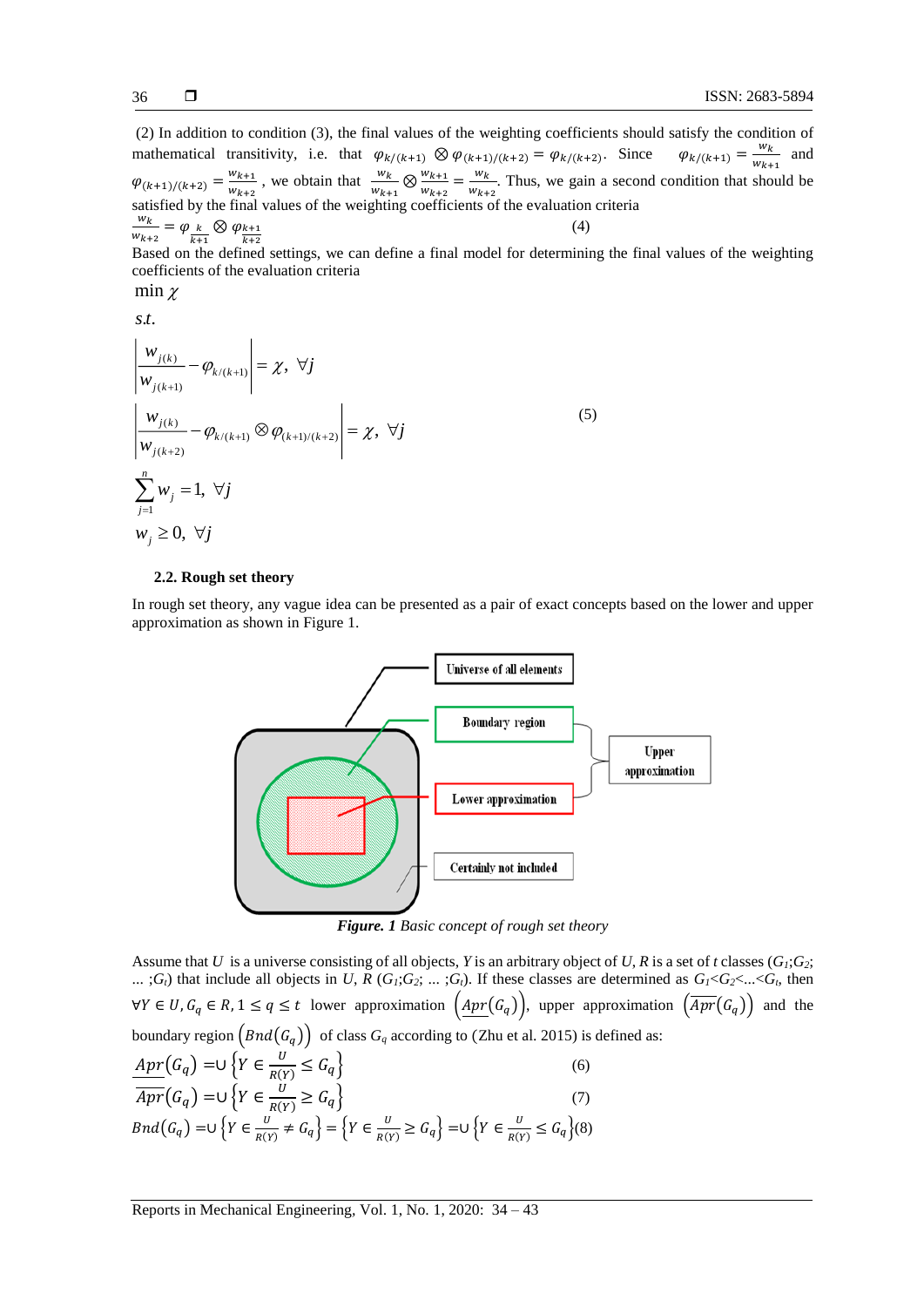Then,  $G_q$  can be presented as a rough number  $(RN(G_q)$ , which is determined by certain lower limit  $(\underline{Lim}(G_q))$ and upper limit  $(Lim(G_a))$ , where:

$$
\underline{\lim}(G_q) = \frac{1}{M_L} \sum R(Y) | Y \in \underline{Apr}(G_q)
$$
\n(9)

$$
\overline{Lim}(G_q) = \frac{1}{M_U} \sum R(Y) | Y \in (\overline{Apr}(G_q)
$$
\n
$$
PN(G_n) - [Lim(G_n) \overline{Lim}(G_n)] \tag{11}
$$

 $RN(G_q) = [Lim(G_q), Lim(G_q)]$  (11) where  $M_L$ ,  $M_U$  are numbers contained in  $Apr(G_q)$  and  $\overline{Apr}(G_q)$ , respectively. The differences between them are expressed as a rough boundary interval  $IRBnd(G_q) = \overline{Lim}(G_q) - \underline{Lim}(G_q)$  (12) Operations for two rough numbers  $RN(\alpha) = [Lim(\alpha), \overline{Lim}(\alpha)]$  and  $RN(\beta) = [Lim(\beta), \overline{Lim}(\beta)]$  according to (Đalić et al. 2020) are: Adding (+) two rough numbers  $(\alpha)$  and  $(\beta)$  $RN(\alpha) + RN(\beta) = [Lim(\alpha) + Lim(\beta), Lim(\alpha) + Lim(\beta)]$  (13) Subtracting (-) two rough numbers  $(\alpha)$  and  $(\beta)$  $RN(\alpha) - RN(\beta) = \left[ \underline{Lim}(\alpha) - \overline{Lim}(\beta), \overline{Lim}(\alpha) - \underline{Lim}(\beta) \right]$  (14) Multiplying ( $\times$ ) two rough numbers ( $\alpha$ ) and ( $\beta$ )  $RN(\alpha) \times RN(\beta) = [Lim(\alpha) \times Lim(\beta), Lim(\alpha) \times Lim(\beta)]$  (15) Dividing  $(\div)$  two rough numbers  $(a)$  and  $(b)$  $RN(\alpha) \div RN(\beta) = [Lim(\alpha) \div \overline{Lim}(\beta), \overline{Lim}(\alpha) \div Lim(\beta)]$  (16) The scalar multiplication of two rough numbers  $(\alpha)$ , where  $\mu$  is a non-zero value.  $\mu \times RN(\alpha) = \left| \mu \times Lim(\alpha), \mu \times \overline{Lim}(\alpha) \right|$  (17)

# **2.3. Rough SAW method**

The SAW method represents a simple and easily applicable multi-criteria decision-making method. However, using only crisp numbers, it is impossible to obtain results that treat uncertainties and objectivity appropriately. Therefore, a new approach combining the SAW method and rough numbers is presented below. The Rough SAW method consists of the following steps (Stević et al. 2017):

Step 1: Defining a problem that needs to be solved and that consists of *m* alternatives and *n* criteria.

Step 2: Forming a group of experts who evaluate alternatives by all criteria using the linguistic scale shown in (Stević et al. 2017). Based on the linguistic scale, the expert group evaluates the alternatives taking into account a type of criteria (benefit or cost). It is very important for this kind of solving engineering problems that the evaluation of potential solutions be carried out adequately, which involves the application of the above or some other similar scales.

Step 3: Converting individual matrices into a group rough matrix. Each individual expert matrix *k1, k2*, ..., *kn* have to be converted into a rough group matrix by applying Equations (6) - (18):

$$
RGM = \begin{bmatrix} [x_{11}^L, x_{11}^U] & [x_{12}^L, x_{12}^U] & \cdots & [x_{1m}^L, x_{1m}^U] \\ [x_{21}^L, x_{21}^U] & [x_{22}^L, x_{22}^U] & \cdots & [x_{2m}^L, x_{2m}^U] \\ \vdots & \vdots & \ddots & \vdots \\ [x_{m1}^L, x_{m1}^U] [x_{m2}^L, x_{m2}^U] & \cdots & [x_{mm}^L, x_{mm}^U] \end{bmatrix}
$$
(18)

Step 4: Group matrix normalization applying Equations (19) and (20):

$$
r_{ij} = \frac{\left[x_{ij}^L; x_{ij}^U\right]}{\max\left[x_{ij}^L; x_{ij}^U\right]} \text{for } C_{1, C_{2, \dots, C_{n}} \in B
$$
\n(19)

$$
r_{ij} = \frac{\min[x_{ij}^{-L}:x_{ij}^{-U}]}{[x_{ij}^{L}:x_{ij}^{U}]} \quad \text{for } C_{1,C_{2}} \dots, C_{n} \in C
$$
\n
$$
(20)
$$

The values are marked with  $^+$  and  $^-$  in order to facilitate the identification of the values that belong to different types of criteria. The previously written equations can be expressed in a simpler way as:

$$
r_{ij} = \left[\frac{x_{ij}^L}{x_{ij}^{+U}}; \frac{x_{ij}^U}{x_{ij}^{+L}}\right] \text{ for } C_{1,} C_{2,} \dots, C_{n} \in B
$$
 (21)

*Sustainable supplier selection using combined FUCOM – Rough SAW model*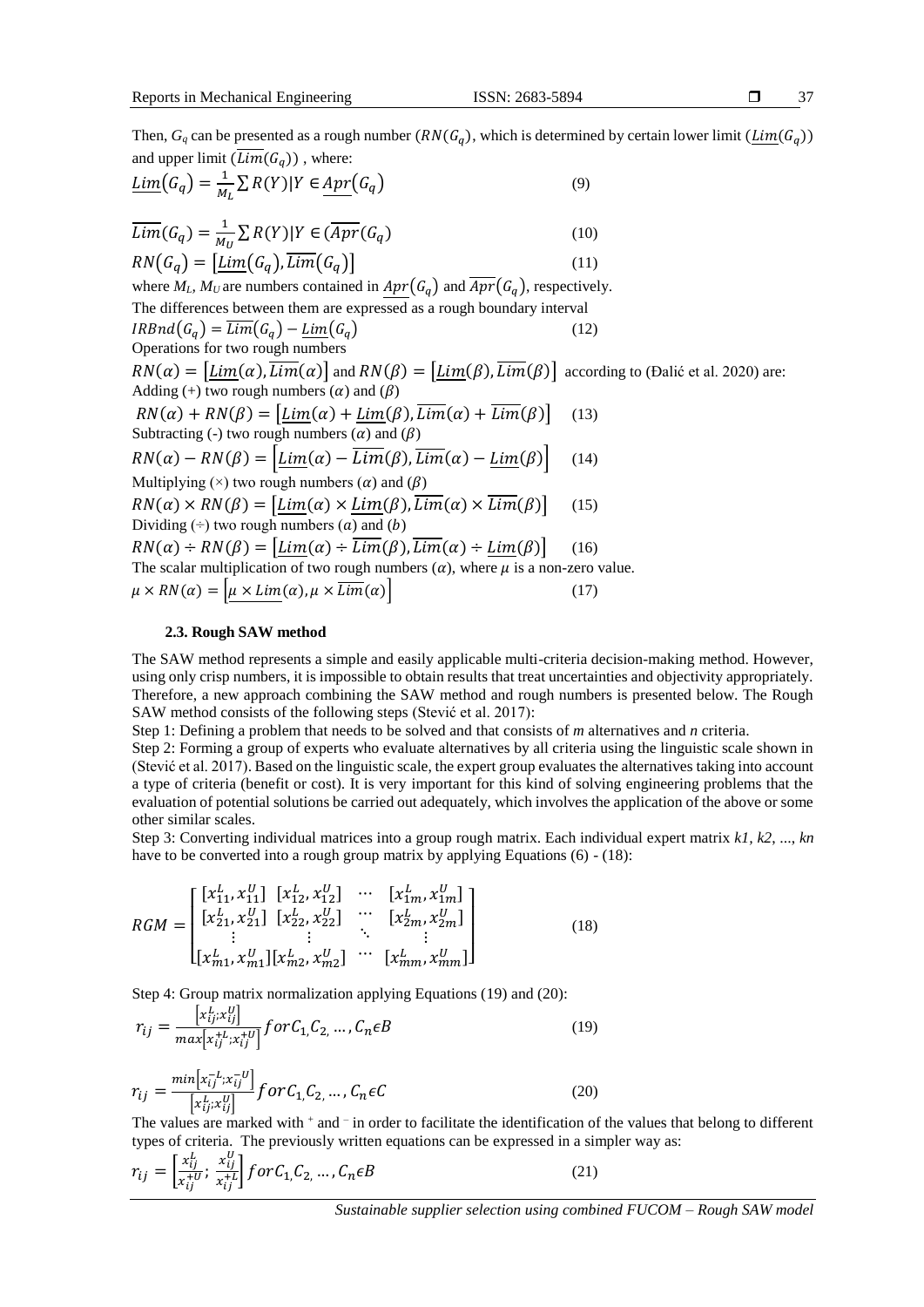$$
38 \qquad \qquad 1
$$

$$
r_{ij} = \begin{bmatrix} \frac{x_{ij}^{-L}}{y} & \frac{x_{ij}^{-U}}{y} \end{bmatrix} \text{for } C_1, C_2, \dots, C_n \in C
$$
 (22)  
and a normalized matrix is obtained, as follows:  

$$
Rn = \begin{bmatrix} \begin{bmatrix} r_{11}^L, r_{11}^U \end{bmatrix} & \begin{bmatrix} r_{12}^L, r_{12}^U \end{bmatrix} & \cdots & \begin{bmatrix} r_{1m}^L, r_{1m}^U \end{bmatrix} \\ \begin{bmatrix} r_{21}^L, r_{21}^U \end{bmatrix} & \begin{bmatrix} r_{22}^L, r_{22}^U \end{bmatrix} & \cdots & \begin{bmatrix} r_{2m}^L, r_{2m}^U \end{bmatrix} \\ \vdots & \vdots & \ddots & \vdots \\ \begin{bmatrix} r_{m1}^L, r_{m1}^U \end{bmatrix} & \begin{bmatrix} r_{m2}^L, r_{m2}^U \end{bmatrix} & \cdots & \begin{bmatrix} r_{mm}^L, r_{mm}^U \end{bmatrix} \end{bmatrix}
$$
 (23)

Step 5: Weighting the normalized matrix:  $V_n = \left[v_{ij}^L; v_{ij}^U\right]_{m x n}$  $v_{ij}^L = w_j^L \times r_{ij}^L, i = 1, 2, ..., m, j$  (24)  $v_{ij}^U = w_j^U \times r_{ij}^U, i = 1, 2, ..., m, j$ 

where  $w_j^L$  is the lower limit, and  $w_j^U$  is the upper limit of criterion weight expressed as a rough number obtained by applying a rough AHP or a rough BWM as is the case in this paper.

Step 6: Summing up all the values of the alternatives obtained (summing by rows):

$$
S = \left[ s_{ij}^L; s_{ij}^U \right] \tag{25}
$$

Step 7: Ranking alternatives by decreasing values, i.e. the highest value represents the best solution. To facilitate ranking of potential solutions, a rough number can be converted to crisp.

#### **3. RESULTS**

The selection of a sustainable supplier depends on the precise determination and selection of appropriate criteria and their evaluation. The criteria and alternatives were evaluated by a group of employed experts with regards to the needs of Carmeuse (Bosnia and Herzegovina), a company for lime production. This group consists of three decision-makers. The criteria for selecting a sustainable supplier are as follows:

- Sub-criteria of the economic criteria group  $C_1$ :
	- $\circ$  C<sub>11</sub> cost/price,
		- $\circ$  C<sub>12</sub> quality,
		- $\circ$  C<sub>13</sub> flexibility,
		- $\circ$  C<sub>14</sub> productivity,
		- $\circ$  C<sub>15</sub> financial capacity,
		- $\circ$  C<sub>16</sub> partnerships and
		- $\circ$  C<sub>17</sub> eco-innovation.
	- Sub-criteria of the social criteria group  $C_2$ :
		- $\circ$   $C_{21}$  reputation,
		- $\circ$   $C_{22}$  safety at work,
		- $\circ$  C<sub>23</sub> workers' rights,
		- $\circ$  C<sub>24</sub> local community influence,
		- $\circ$   $C_{25}$  employee training,
		- $\circ$   $C_{26}$  respect for rights and policies and
		- $\circ$  C<sub>27</sub> release of information.
	- Sub-criteria of the environmental criteria group C<sub>3</sub>:
		- $\circ$   $C_{31}$  ecological image,
		- $\circ$  C<sub>32</sub> recycling,
		- $\circ$   $C_{33}$  pollution control,
		- $\circ$   $C_{34}$  environmental management system,
		- $\circ$   $C_{35}$  ecological products,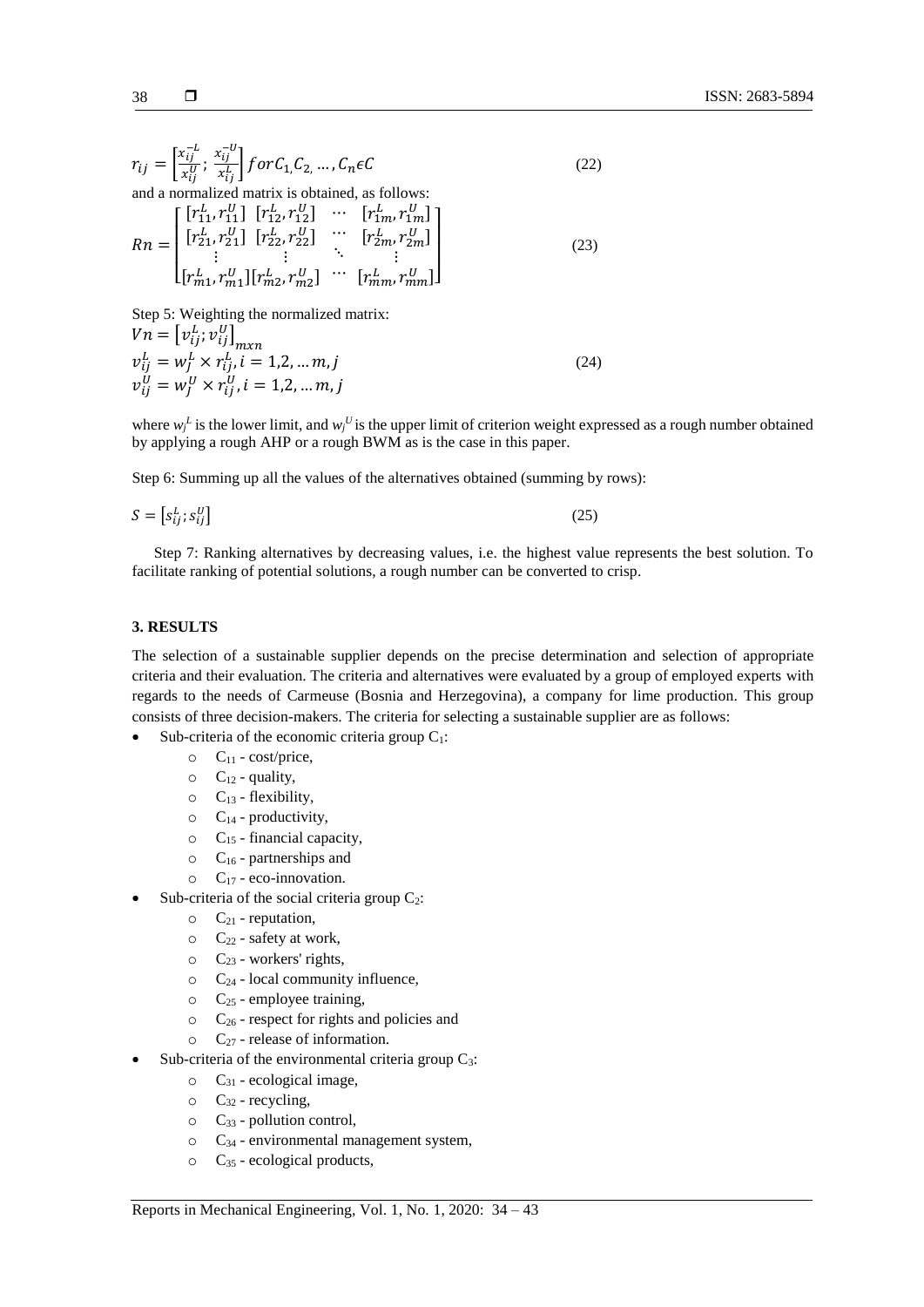- o C<sup>36</sup> resource consumption and
- $\circ$   $C_{37}$  green competencies.

A complete calculation of the criteria is presented in (Durmić, 2019), obtaining the following values of the criteria, which are further used in the calculation with the Rough SAW method:

$$
w_{11} = 0.084, w_{12} = 0.135, w_{13} = 0.058, w_{14} = 0.083,
$$
  
\n
$$
w_{15} = 0.055, w_{16} = 0.060, w_{17} = 0.045,
$$
  
\n
$$
w_{21} = 0.044, w_{22} = 0.060, w_{23} = 0.031, w_{24} = 0.024,
$$
  
\n
$$
w_{25} = 0.033, w_{26} = 0.040, w_{27} = 0.037,
$$
  
\n
$$
w_{31} = 0.029, w_{32} = 0.037, w_{33} = 0.046, w_{34} = 0.027,
$$
  
\n
$$
w_{35} = 0.030, w_{36} = 0.019, w_{37} = 0.023
$$

The evaluation of the alternatives by three decision-makers is shown in Table 1. Since the selection of suppliers is influenced by three decision-makers, it is necessary to convert the individual matrices of each decisionmaker into a group rough matrix by applying Equations (6) - (11).

|          | A <sub>1</sub> |                 |                 | A <sub>2</sub> |                 |                 | $A_3$          |                 |                 | $A_4$  |                 |                 |
|----------|----------------|-----------------|-----------------|----------------|-----------------|-----------------|----------------|-----------------|-----------------|--------|-----------------|-----------------|
|          | $DM_1$         | DM <sub>2</sub> | DM <sub>3</sub> | $DM_1$         | DM <sub>2</sub> | DM <sub>3</sub> | $DM_1$         | DM <sub>2</sub> | DM <sub>3</sub> | $DM_1$ | DM <sub>2</sub> | DM <sub>3</sub> |
| $C_{11}$ | 1              | $\overline{c}$  | 1               | 1              | 3               | 3               | 1              | $\overline{2}$  | $\overline{c}$  | 1      | 3               | $\overline{c}$  |
| $C_{12}$ | $\tau$         | 7               | 7               | 7              | 6               | 6               | $\overline{7}$ | 7               | 6               | 7      | 6               | 6               |
| $C_{13}$ | 5              | $\overline{4}$  | 5               | 5              | 4               | 4               | 7              | 6               | 5               | 7      | 6               | 6               |
| $C_{14}$ | 7              | 6               | 6               | 6              | 5               | 6               | 7              | 6               | 5               | 7      | 6               | 6               |
| $C_{15}$ | 5              | $\overline{4}$  | 5               | 6              | 5               | 5               | 6              | 6               | 6               | 7      | 7               | 6               |
| $C_{16}$ | 7              | 7               | 7               | 6              | 5               | 5               | 6              | 6               | 6               | 6      | 6               | $\tau$          |
| $C_{17}$ | 6              | 5               | 5               | 6              | 5               | 4               | 6              | 5               | 5               | 7      | 6               | 5               |
| $C_{21}$ | 5              | 5               | $\overline{4}$  | 6              | 6               | 5               | 7              | 7               | 6               | 7      | 7               | 6               |
| $C_{22}$ | 5              | $\overline{4}$  | 5               | 6              | 5               | 4               | 7              | 6               | 4               | 7      | 6               | 5               |
| $C_{23}$ | 5              | 5               | 5               | 3              | 6               | 5               | 6              | 6               | 4               | 6      | 5               | $\overline{4}$  |
| $C_{24}$ | 3              | 3               | $\overline{2}$  | 3              | 3               | 3               | 4              | 4               | 3               | 4      | 4               | 4               |
| $C_{25}$ | 3              | 3               | 3               | 6              | 5               | 4               | 6              | $\overline{4}$  | 3               | 6      | 5               | 5               |
| $C_{26}$ | 5              | $\overline{4}$  | 4               | 6              | 5               | 5               | 6              | 6               | 5               | 6      | 6               | 6               |
| $C_{27}$ | 3              | 3               | $\overline{2}$  | 5              | $\overline{4}$  | 3               | 6              | 6               | 4               | 6      | 6               | $\overline{4}$  |
| $C_{31}$ | $\overline{4}$ | $\overline{4}$  | 5               | 4              | 4               | 5               | 5              | 5               | 4               | 6      | 6               | 5               |
| $C_{32}$ | 6              | 6               | 5               | 5              | 5               | 5               | 6              | 6               | 5               | 6      | 6               | 4               |
| $C_{33}$ | $\overline{4}$ | $\overline{4}$  | 6               | 5              | 5               | 5               | 6              | 5               | 4               | 5      | 6               | 4               |
| $C_{34}$ | 3              | 3               | 4               | 4              | $\overline{4}$  | 4               | 6              | 5               | 2               | 6      | 5               | 3               |
| $C_{35}$ | 5              | $\overline{4}$  | $\overline{4}$  | 4              | 3               | 4               | 6              | 5               | 3               | 5      | 4               | 5               |
| $C_{36}$ | $\overline{4}$ | 5               | 5               | 4              | 5               | 5               | 4              | 5               | 6               | 3      | 4               | 3               |
| $C_{37}$ | 3              | $\overline{4}$  | 3               | 4              | 3               | 4               | 5              | 4               | 3               | 5      | 5               | 4               |

*Table 1 Evaluation of the alternatives by three decision-makers*

Converting individual matrices into a group rough matrix is performed as follows:

 $\tilde{x}_{11} = \{1,2,1\}; \ \underline{Lim}(1) = 1, \overline{Lim}(1) = \frac{1}{3}$  $\frac{1}{3}(1+2+1) = 1.33; \underline{Lim}(2) = \frac{1}{3}$  $\frac{1}{3}(1+2+1) = 1.33, \text{Lim}(2) =$ 2;

$$
RN(x_{11}^1) = [1; 1.33]; RN(x_{11}^2) = [1.33; 2];
$$
  
\n
$$
x_{11}^L = \frac{x_{11}^1 + x_{11}^2 + x_{11}^1}{S} = \frac{1 + 1.33 + 1}{3} = 1.11
$$
  
\n
$$
x_{11}^U = \frac{x_{11}^1 + x_{11}^2 + x_{11}^1}{S} = \frac{1.33 + 2 + 1.33}{3} = 1.55
$$

After obtaining the group rough matrix, its normalization has to be performed using Equations (18) - (21) in order to obtain the normalized matrix shown in Table 2, while the weighted normalized matrix obtained in the following step, is achieved by applying Equation (23). The normalization of group matrix elements for benefit criteria is performed as follows:

$$
\tilde{r}_{12} = \left[\frac{x_{ij}^L}{x_{ij}^{+U}}; \frac{x_{ij}^U}{x_{ij}^{+L}}\right] = \left[\frac{7.00}{7.00}; \frac{7.00}{7.00}\right] \rightarrow \tilde{r}_{12} = [1.000; 1.00]
$$

and for cost criteria as follows: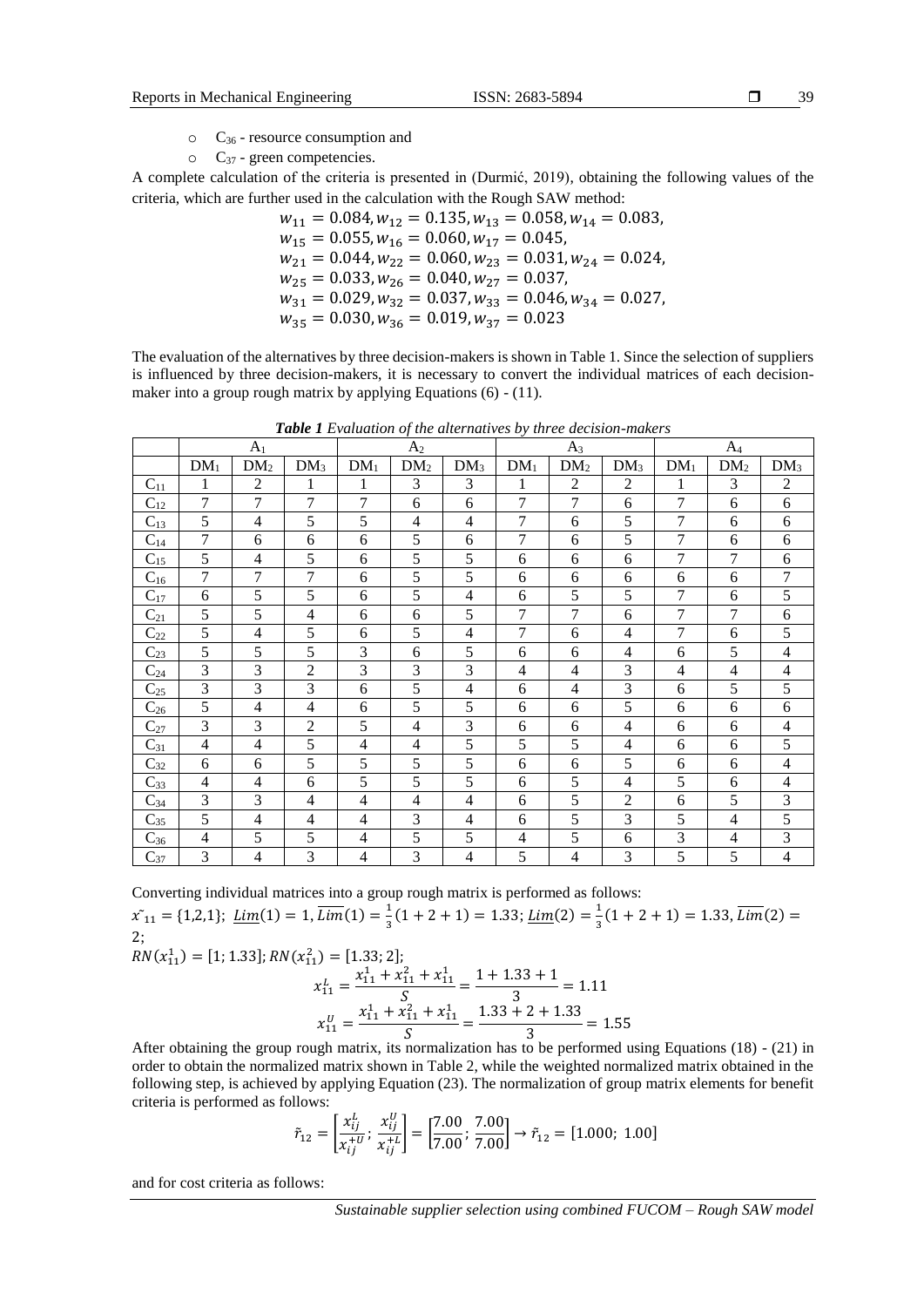| <b>Lable 2</b> The normalized matrix |                |                |                |                |  |  |  |  |  |
|--------------------------------------|----------------|----------------|----------------|----------------|--|--|--|--|--|
|                                      | A1             | A2             | A3             | A4             |  |  |  |  |  |
| $C_{11}$                             | [0.716, 1.396] | [0.399, 0.82]  | [0.587, 1.069] | [0.444, 1.033] |  |  |  |  |  |
| $C_{12}$                             | [1, 1]         | [0.873, 0.936] | [0.921, 0.984] | [0.873, 0.936] |  |  |  |  |  |
| $C_{13}$                             | [0.679, 0.8]   | [0.627, 0.745] | [0.84, 1.064]  | [0.933, 1.072] |  |  |  |  |  |
| $C_{14}$                             | [0.933, 1.072] | [0.832, 0.964] | [0.84, 1.064]  | [0.933, 1.072] |  |  |  |  |  |
| $C_{15}$                             | [0.646, 0.758] | [0.742, 0.86]  | [0.871, 0.930] | [0.936, 1.068] |  |  |  |  |  |
| $C_{16}$                             | [1, 1]         | [0.73, 0.793]  | [0.857, 0.857] | [0.873, 0.936] |  |  |  |  |  |
| $C_{17}$                             | [0.789, 1.009] | [0.692, 1]     | [0.786, 1.009] | [0.846, 1.182] |  |  |  |  |  |
| $C_{21}$                             | [0.646, 0.7]   | [0.791, 0.913] | [0.936, 1.068] | [0.936, 1.068] |  |  |  |  |  |
| $C_{22}$                             | [0.685, 0.889] | [0.692, 1]     | [0.752, 1.162] | [0.846, 1.182] |  |  |  |  |  |
| $C_{23}$                             | [0.849, 0.917] | [0.925, 1.081] | [0.830, 1.061] | [0.764, 1.009] |  |  |  |  |  |
| $C_{24}$                             | [0.613, 0.745] | [0.75, 0.75]   | [0.863, 0.973] | [1, 1]         |  |  |  |  |  |
| $C_{25}$                             | [0.541, 0.587] | [0.811, 1.076] | [0.76, 1]      | [0.921, 1.086] |  |  |  |  |  |
| $C_{26}$                             | [0.685, 0.758] | [0.852, 0.982] | [0.908, 0.982] | [1, 1]         |  |  |  |  |  |
| $C_{27}$                             | [0.424, 0.591] | [0.606, 0.92]  | [0.846, 1.182] | [0.846, 1.182] |  |  |  |  |  |
| $C_{31}$                             | [0.698, 0.835] | [0.698, 0.835] | [0.756, 0.897] | [0.925, 1.081] |  |  |  |  |  |
| $C_{32}$                             | [0.925, 1.081] | [0.849, 0.917] | [0.925, 1.081] | [0.83, 1.061]  |  |  |  |  |  |
| $C_{33}$                             | [0.767, 1.022] | [0.909, 1]     | [0.818, 1.1]   | [0.818, 1.1]   |  |  |  |  |  |
| $C_{34}$                             | [0.577, 0.888] | [0.742, 1]     | [0.609, 1.32]  | [0.722, 1.348] |  |  |  |  |  |
| $C_{35}$                             | [0.763, 1.022] | [0.640, 0.874] | [0.722, 1.211] | [0.826, 1.099] |  |  |  |  |  |
| $C_{36}$                             | [0.636, 0.798] | [0.636, 0.798] | [0.565, 0.789] | [0.876, 1.141] |  |  |  |  |  |
| $C_{37}$                             | [0.636, 0.798] | [0.706, 0.874] | [0.716, 1.011] | [0.91, 1.099]  |  |  |  |  |  |

*Table 2 The normalized matrix*

 $\left[\frac{x_{ij}^{-0}}{x_{ij}^{L}}\right] = \left[\frac{1.11}{1.55}; \frac{1.55}{1.11}\right] \rightarrow \tilde{r}_{11} = [0.176; 1.396]$ 

 $\tilde{r}_{11} = \left[\frac{x_{ij}^{-L}}{v^{U}}\right]$ 

 $\frac{x_{ij}^{-L}}{x_{ij}^U}; \frac{x_{ij}^{-U}}{x_{ij}^L}$ 

The normalization matrix is weighted as follows:  $v_{13}^L = [w_{13}^L \times r_{13}^L] = [0.679 \times 0.058] \rightarrow v_{13}^L = [0.039]$  $v_{13}^U = [w_{13}^U \times r_{13}^U] = [0.800 \times 0.058] \rightarrow v_{13}^U = [0.046]$  $V_{13} = [0.039, 0.046]$ 

After weighting the normalized matrix, the values for all alternatives are summarized by rows and the final ranking of the alternatives is obtained, which is shown in Table 6. The ranking is made in decreasing order, where the highest value represents the best solution and the lowest worst. The table also shows the conversion of a rough number into crisp by applying the average value of the lower and upper limits of the rough number.

| <b>Tuble</b> of Results and Tunking of alternatives |       |       |       |      |  |  |  |  |
|-----------------------------------------------------|-------|-------|-------|------|--|--|--|--|
|                                                     |       |       | AV    | Rank |  |  |  |  |
| A <sub>1</sub>                                      | 0.769 | 0.939 | 0.854 |      |  |  |  |  |
| $A_2$                                               | 0.740 | 0.909 | 0.825 |      |  |  |  |  |
| A3                                                  | 0.811 | 1.036 | 0.924 |      |  |  |  |  |
| A4                                                  | 0.847 | 1.063 | 0.955 |      |  |  |  |  |

*Table 6 Results and ranking of alternatives* 

Alternative 4 is the most acceptable solution according to the results obtained.

# **4. SENSITIVITY ANALYSIS**

#### **4.1. Changing the weights of criteria**

The aim of sensitivity analysis by changing the weights of the criteria is to determine the sensitivity of the model to changes in the weights. For this purpose, 12 scenarios have been formed in which the weights of the criteria have been modeled. The rankings of the alternatives in the formed scenarios are shown in Figure 2. The first  $(C_{11}, C_{12}, C_{13}, C_{14}, C_{15}, C_{16}, C_{22})$  scenario implies reduction of the seven most important criteria by 4% and increase of the others by 2%, while, in the second scenario, the economic criteria have increased by 3%, while the others have decreased by 1.5%. In the third set, the criteria belonging to the economic group have reduced by 4%, while the criteria of the social group have increased proportionally, and the value of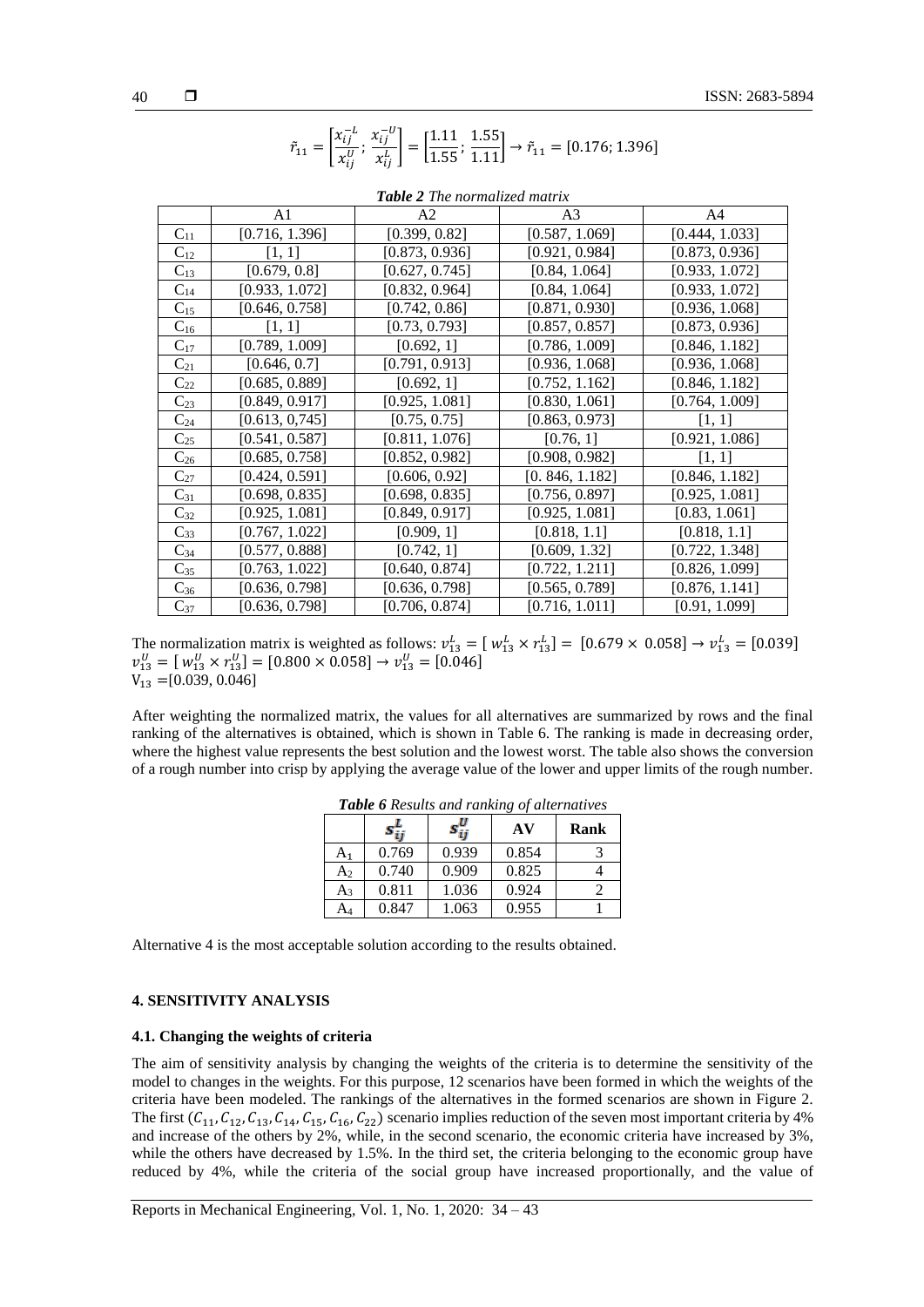environmental criteria remains unchanged. The fourth scenario presents a reverse situation from the third, where economic criteria have reduced by 3%, environmental criteria have increased proportionally, and the social criteria remain unchanged. The fifth scenario involves the reduction of the economic criteria by 4% and increase of the social and environmental criteria by 2%, while, in the sixth set, the seven least significant criteria  $(C_{23}, C_{24}, C_{34}, C_{34}, C_{35}, C_{36}, C_{37})$  have increased by 4% and the others have decreased by 2%. In the seventh scenario, the value of social criteria has decreased by 2% and the values of environmental criteria have increased proportionally, while economic criteria remain the same. In the eighth scenario, decision-making is based only on economic criteria, in the ninth, it is based on social criteria and, in the tenth, it is based on environmental criteria. The eleventh scenario represents the elimination of the seven most significant criteria, while the seven least significant criteria are eliminated in the twelfth scenario.



*Figure 2 A sensitivity analysis by changing the weights of criteria*

The results show that the model is sensitive to changes in the weights of the criteria. The rankings of alternatives change in the first, third, fifth, eighth, ninth and eleventh scenarios, which means that the most significant criteria play a very important role in a decision-making process. This is confirmed by the fact that there are rank changes in the first scenario, when the seven most significant criteria are reduced, and in the eleventh scenario, when the seven most significant criteria are eliminated. The initial scenario of this study has a complete correlation with six scenarios (2, 4, 6, 7, 10, 12), which means that the rankings of the alternatives remain the same completely. The reason for this result is that there is no major change in the values of the most important economic criteria. The initial scenario has the lowest correlation with the eighth scenario in which the selection of suppliers is made only on the basis of economic criteria, whereby the ranking of three alternatives changes. The only alternative that does not change its rank is Alternative 2, which ranks last in the ranking as the worst solution. In other scenarios, as noted above, the rankings of two alternatives  $A_1$  and  $A_2$ change, where they replace their positions.

Changes in the rankings in the third and fifth scenarios are due to the fact that the values of economic criteria have decreased, which, as already stated, have the greatest influence on the first level of decision-making, and the values of less significant environmental and social criteria have increased. The change also occurs in the first and eleventh scenarios, where the reason for changing the rank is the reduction and elimination of the seven most significant criteria. In the ninth section, the change of rank occurs because the selection of suppliers is made only on the basis of the social criteria, which have the least impact. It is important to emphasize that the two alternatives  $A_4$  and  $A_3$ , which represent the best solution, do not change the rankings in either scenario, which means that they are insensitive to changes in the significance of the criteria.

### **4.2. A comparative analysis**

The stability of the obtained results of the applied methodology has been examined by a comparative analysis throughout the application of other methods. The proposed model has been compared with other approaches developed more recently: Rough ARAS (Radović et al. 2018), Rough WASPAS (Stojić et al. 2018) and Rough (Roy et al. 2018). The obtained results show that the developed integrated FUCOM-RSAW model is in complete correlation with the applied R-ARAS, R-WASPAS and R-MABAC models, which means that the applied model is stable. The ranks of the alternatives remain the same in all models (Table 7), i.e. Alternative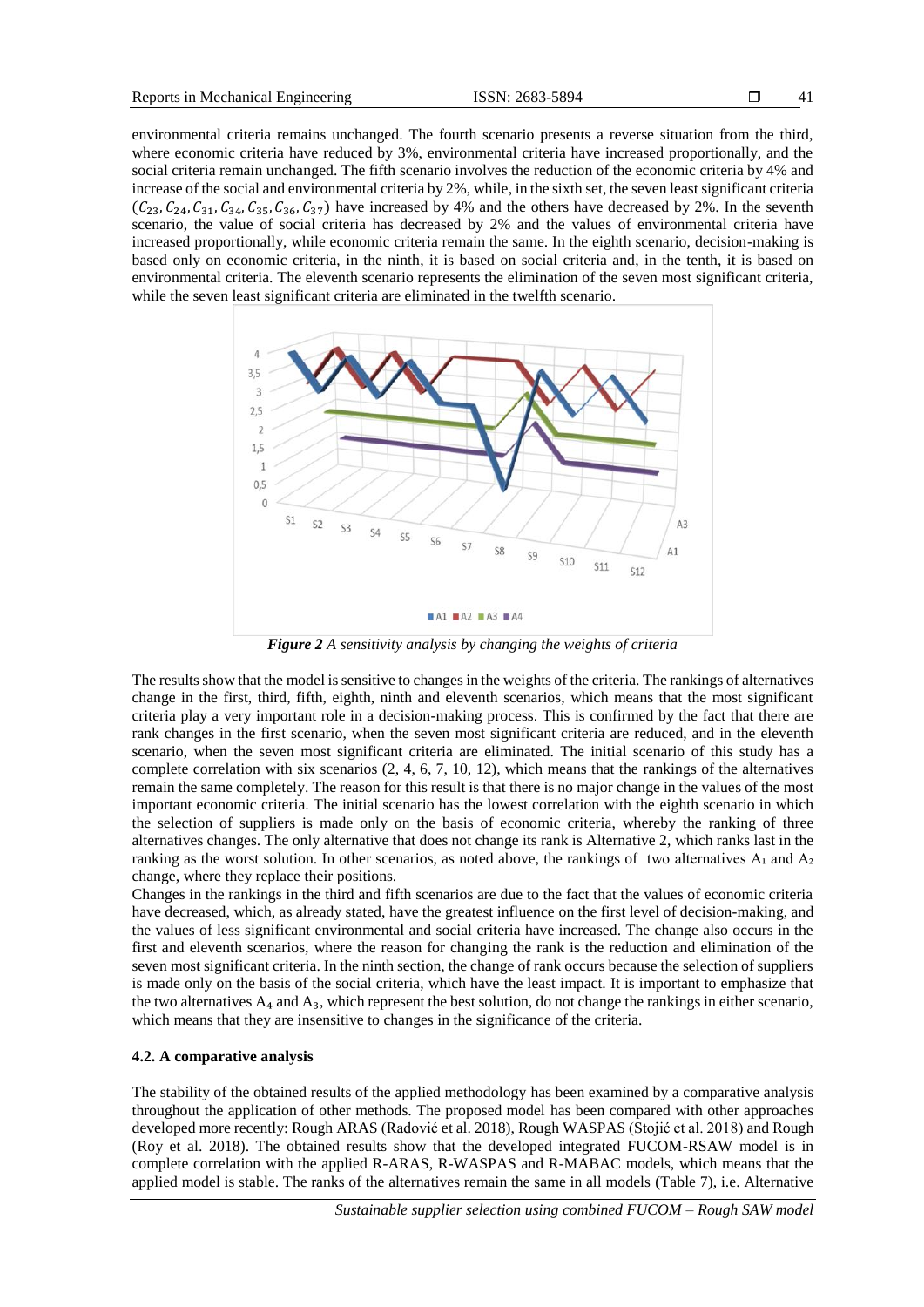4 is the best solution, followed by Alternative 3, then Alternative 1 and ultimately the worst solution is Alternative 2.

|                | <b>RSAW</b> | <b>RARAS</b> | <b>RWASPAS</b> | <b>RMABAC</b> |   |
|----------------|-------------|--------------|----------------|---------------|---|
| A1             | 0.859       | 0.764        | 0.774          | $-0.050$      |   |
| A2             | 0.875       | 0.967        | 0.978          | 0.111         |   |
| A <sub>3</sub> | 0.957       | 0.999        | 1.006          | 0.051         |   |
| A4             | 0.979       | 0.770        | 0.784          | 0.024         | ⌒ |

*Table 7. Results of comparative analysis*

# **5. CONCLUSION**

As a logistics subsystem, procurement plays an essential role in achieving a sustainable supply chain, and suppliers play a key role in a procurement process. Efficiency in day-to-day business requires decision-making that will save costs but also meet customer needs, so every business should strive to provide good and high quality suppliers in order for their business to achieve its goals and operate profitably in the environment and thereby satisfy the wishes and needs of existing and potential customers. Since manufacturing processes are complex and numerous, so are the requirements of manufacturers towards suppliers. The number of criteria (requirements) is constantly increasing, leading decision-makers to a situation where they can no longer compare the growing number of suppliers with the increasing number of criteria. Therefore, in this study, a multi-criteria decision-making methodology has been applied to overcome this problem.

An integrated FUCOM - Rough SAW model was used for supplier evaluation. The evaluation was performed on the basis of 21 criteria classified into a two-level hierarchical structure. The FUCOM method was applied to determine the significance of the criteria. First, the values of the main criteria, economic, social and environmental, were determined. Then, the weights of all sub-criteria were calculated for each major group of the criteria. The Rough SAW method was applied to rank and select suppliers from a potential set. The results obtained show that the fourth supplier is the best solution. The validity of the final results was determined through a sensitivity analysis. In the sensitivity analysis, 12 scenarios that imply a change in the weight of the criteria were formed first. After that, the results were compared using R-ARAS, R-WASPAS and R-MABAC methods, which also confirmed the previous results, which means that the applied FUCOM-RSAW model allows obtaining stable solutions to the problem of selecting a sustainable supplier.

Future research related to this paper refers to the integration of other MCDM methods with rough numbers when it comes to the applied methodology. In addition, it is possible to define an extension of the set of supplier evaluation criteria from a practical aspect.

## **References**

Badi, I., & Abdulshahed, A. (2019). Ranking the Libyan airlines by using full consistency method (FUCOM) and analytical hierarchy process (AHP). Operational Research in Engineering Sciences: Theory and Applications, 2(1), 1-14.

Bai, C., & Sarkis, J. (2019). Integrating sustainability into supplier selection with grey system and rough set methodologies. International Journal of Production Economics, 124(1), 252-264.

Christopher, M. (2016) Logistics & supply chain management. Pearson UK.

Đalić, I., Stević, Ž., Karamasa, C., & Puška, A. (2020). A novel integrated fuzzy PIPRECIA–interval rough SAW model: Green supplier selection. Decision Making: Applications in Management and Engineering, 3(1), 126-145.

Dao, V., Langella, I. and Carbo, J. (2011) 'From green to sustainability: information technology and an integrated sustainability framework', The Journal of Strategic Information Systems, Vol. 20, No. 1, pp.63–79 Durmić, E. (2019). Evaluation of criteria for sustainable supplier selection using FUCOM method. *Operational Research in Engineering Sciences: Theory and Applications*, *2*(1), 91-107.

Liu, H. W., & Wang, G. J. (2007). Multi-criteria decision-making methods based on intuitionistic fuzzy sets. European Journal of Operational Research, 179, 220-233

Luthra, S., Govindan, K., Kannan, D., Mangla, S. K., & Garg, C. P. (2017). An integrated framework for sustainable supplier selection and evaluation in supply chains. *Journal of Cleaner Production*, *140*, 1686-1698.